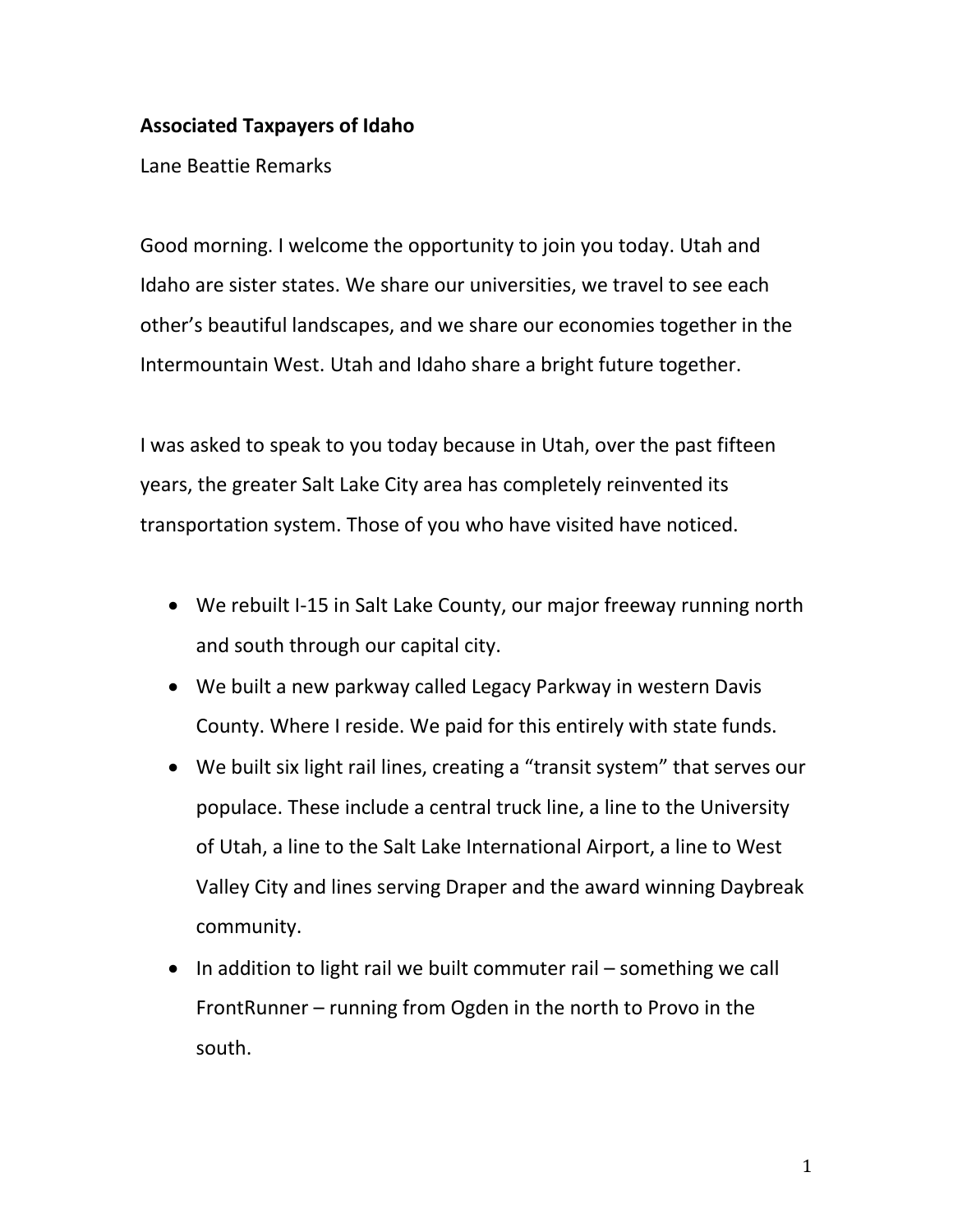• And we rebuilt Interstate 15 in Utah County, our second largest county where BYU and IM Flash are located.

Without question, the past 15 years have been historic in the level of investment in moving goods and people throughout our region.

And may I suggest that transportation investment is a major reason why the state of Utah right now has the second fastest growing economy in the nation right now.

Now let's just step back and ask why do we do this? Why do we go to all the trouble to spend literally billions of dollars on our transportation infrastructure?

Let me assure you, a picture of our light rail trains may make a nice cover for our Salt Lake Chamber magazine, but that's not our motivation.

Investment in roads may make my commute quicker, but that's not why we do it.

We invest in transportation because it's the lifeblood of our economy. When transportation systems get congested, it's just like your arteries becoming clogged. The economy comes to a standstill. Investing in transportation frees up these arteries and makes certain that the economy functions efficiently.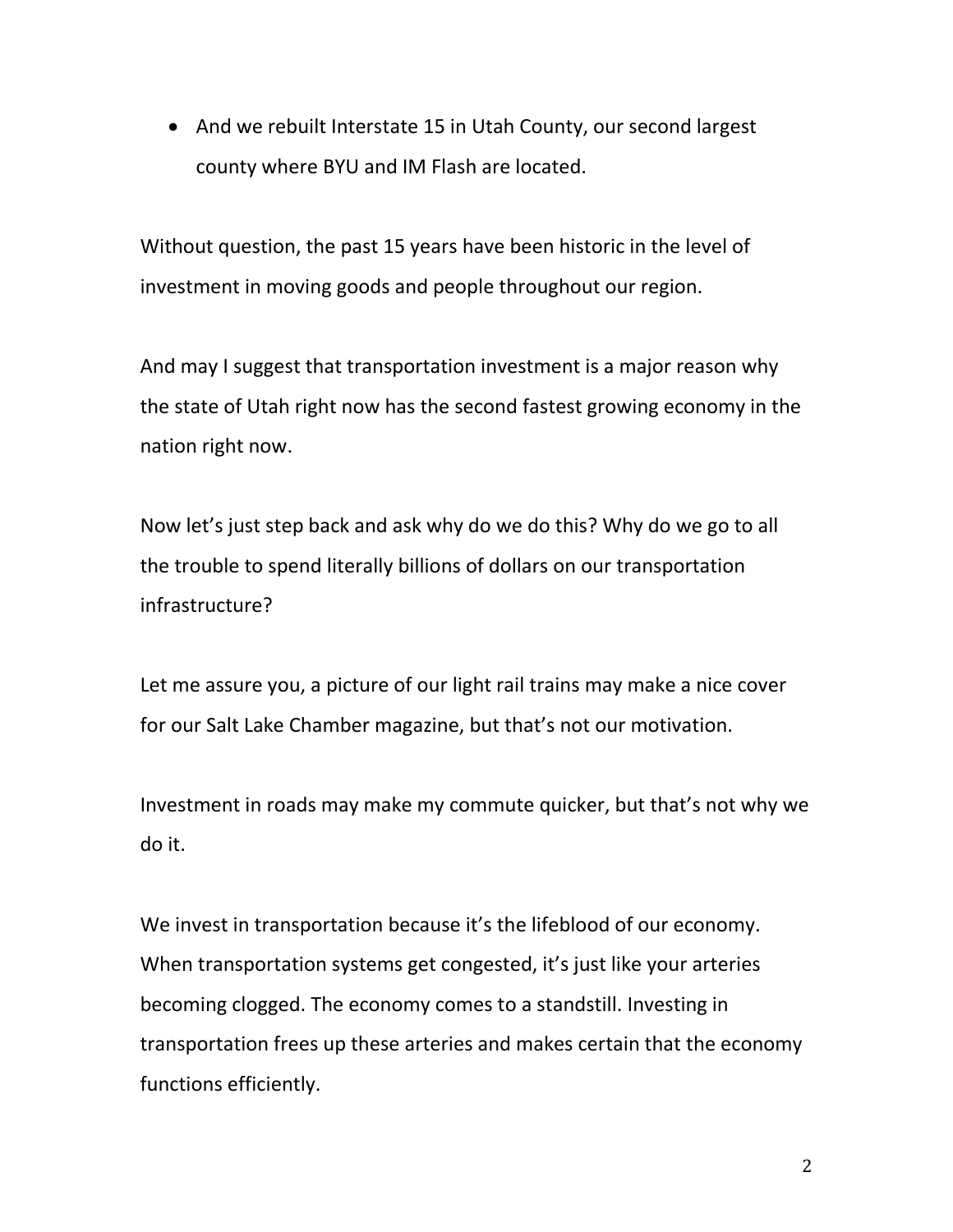We invest in transportation because it actually reduces transportation costs.

If you want high transportation costs just stop investing. It's far more expensive to build new freeways than it is to maintain the ones you have.

It's far more expensive to pay for rights-of-ways in the future, than it is to invest now. And, it's far more expensive to bring your economy to a standstill than to invest now and keep your economy strong.

I realize that all of you are part of the Associated Taxpayers of Idaho because you want to keep taxes reasonable, competitive and low. But let me be clear:

When it comes to transportation…you can pay now or pay a lot more later.

In Utah, we invest in transportation because it's the right thing to do for our economy.

So how do you invest in transportation?

How does a community make the hard decisions, find the money and get it done?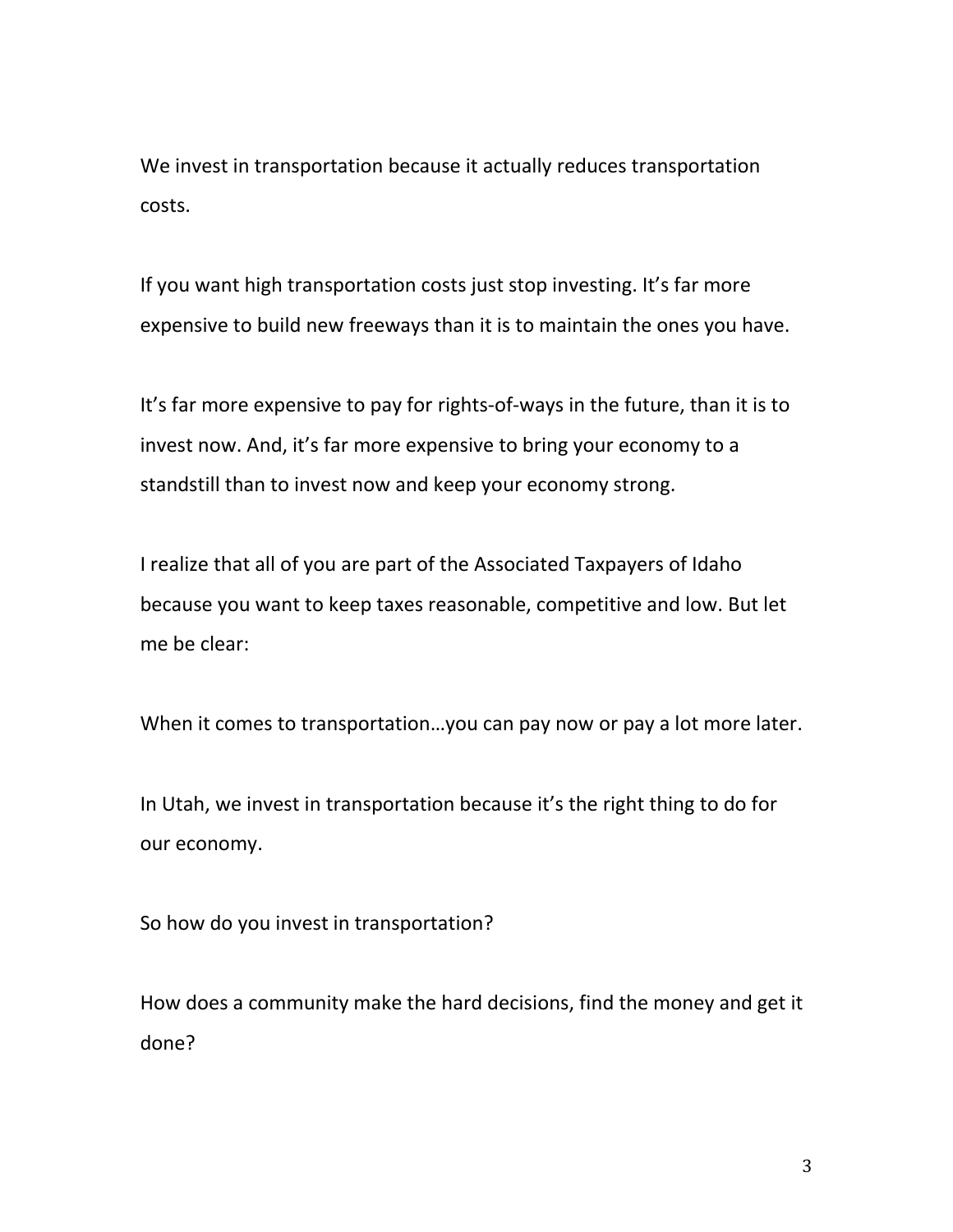I would like to suggest three building blocks:

First, make transportation investment an economic imperative for your community. Make certain that everybody understands that the Idaho economy requires constant investment. Ignore future investment at your peril. Economic growth won't happen by accident. It happens because community leaders invest in the future.

Second, unify as a community. And I mean this at all levels. You must unify state government with local government, the business community with government, and business and government with the community. Investing in transportation isn't for wimps. And government can't do it alone. And the business community can't do it alone. You must come together as a community and solve problems.

Third, and this is perhaps the most important, start with the need. Then communicate it well.

Don't start with "how will we pay for this?" That's not the motivation. Start with the need. Study the need, understand the need, reach consensus on the need and then communicate it over and over again.

When you make transportation investment an economic imperative, when you unify as a community, and when you start with the need and

4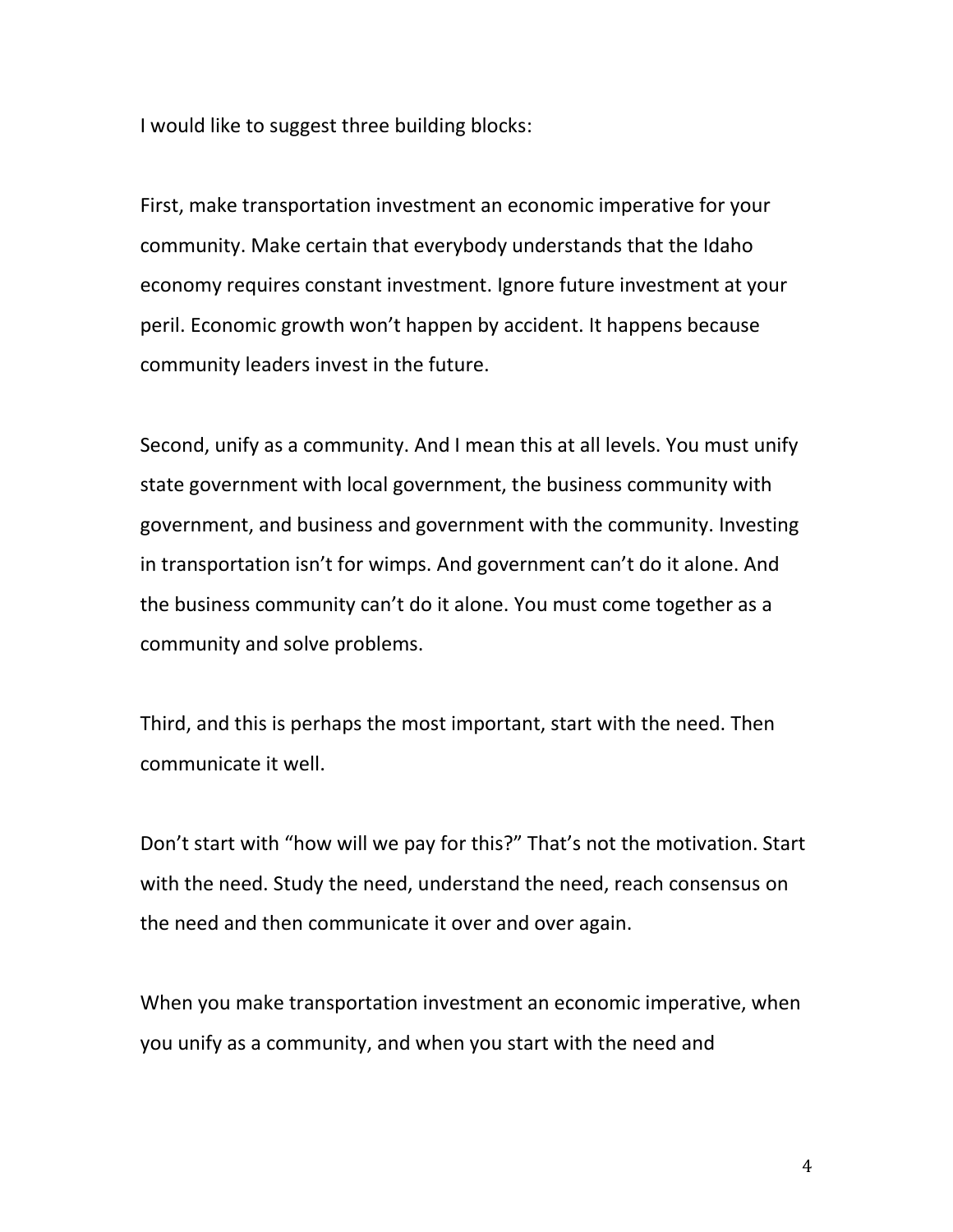communicate it well, EVERYTHING GETS EASIER. And your economy will get stronger.

I'd like to share with you an example of how to invest in transportation and do it right.

We recently rebuilt Interstate 15 in Utah County, our second largest county. It's 24 miles from Lehi to Spanish Fork, with two additional lanes added in each direction. It included 40-year concrete pavement design, 10 highway interchanges, 63 bridges and 385 lane miles -- enough to pave a 12-footwide road from Salt Lake City to Las Vegas.

I-15 Core, as we called it, included the movement of 7 million tons of dirt - enough to fill the Cowboys football stadium. It included 2.6 million square yards of concrete pavement enough to pay for a sidewalk coast to coast. It even included 655 new permanent signs.

Now…to pay for this did we do anything really creative? NO. We did our research and communicated the need. We unified as a community behind this need. We made certain that everyone knew it was an economic imperative that we invest. And then we put our "shoulders to the wheel" as we like to say in Utah…and got the job done.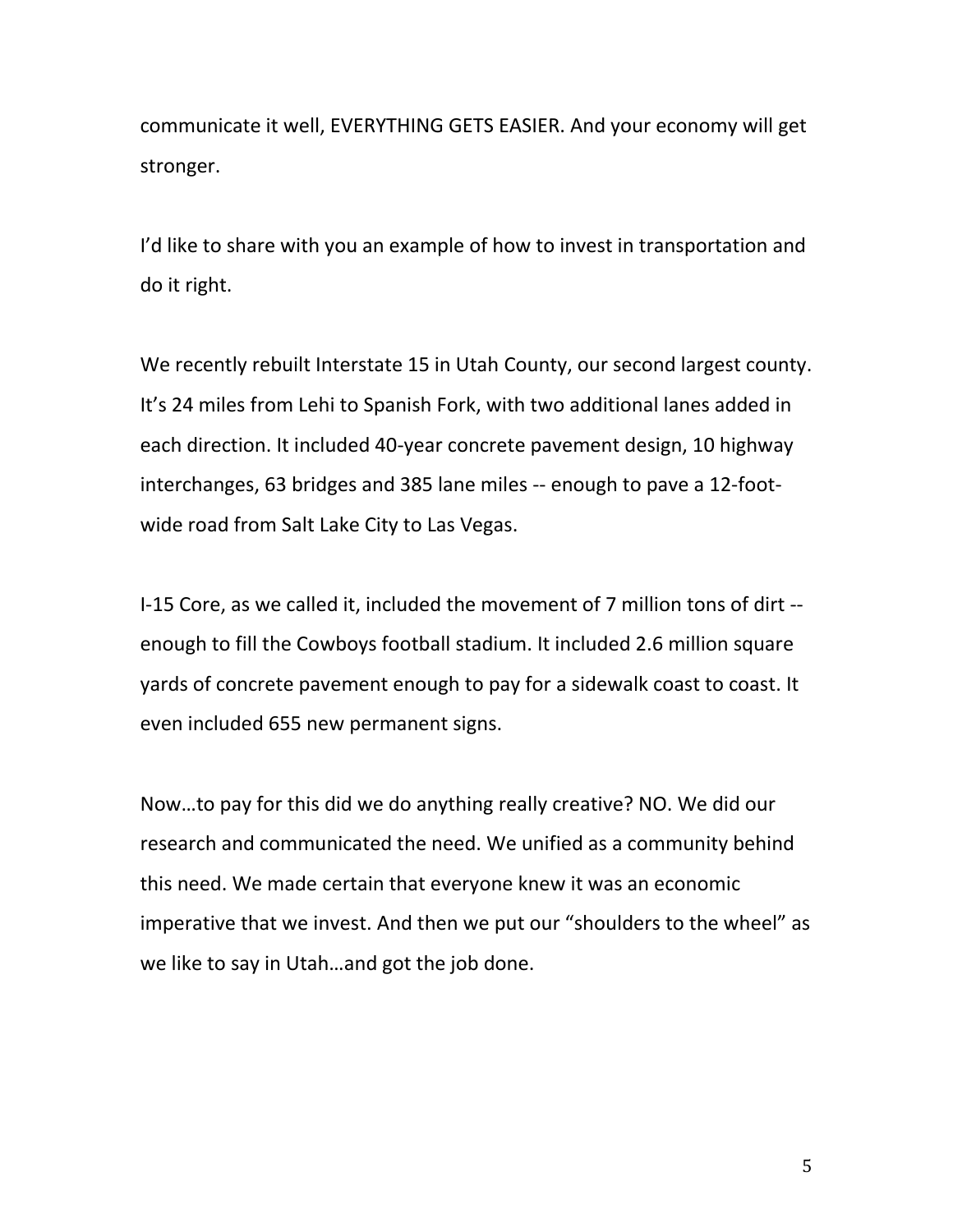We used motor fuel taxes, we used sales taxes, we raised our motor vehicle registration fees, and we put our AAA credit rating to work and borrowed as an investment in our future. We made a sacrifice and got it done.

Don't think, however, that we failed the creativity and innovation test. Investment in I-15 Core was an endeavor in innovation. Let me explain:

- We move what is called the Sam White Bridge into place over I-15 in one night -- the longest two-span bridge to be moved by selfpropelled modular transporters in the Western Hemisphere. It is 240 feet long.
- We constructed a new Continuous Flow Intersection -- the first of its kind in Utah. Also constructed a new Diverging Diamond Interchange -- the first of its kind in Utah.
- The project was completed three years ahead of schedule and \$230 million under budget.

At a time when new freeways in this country are an endangered species, Utah got it done.

Now let me take a moment and talk about public transit, which has been a critical component of our success.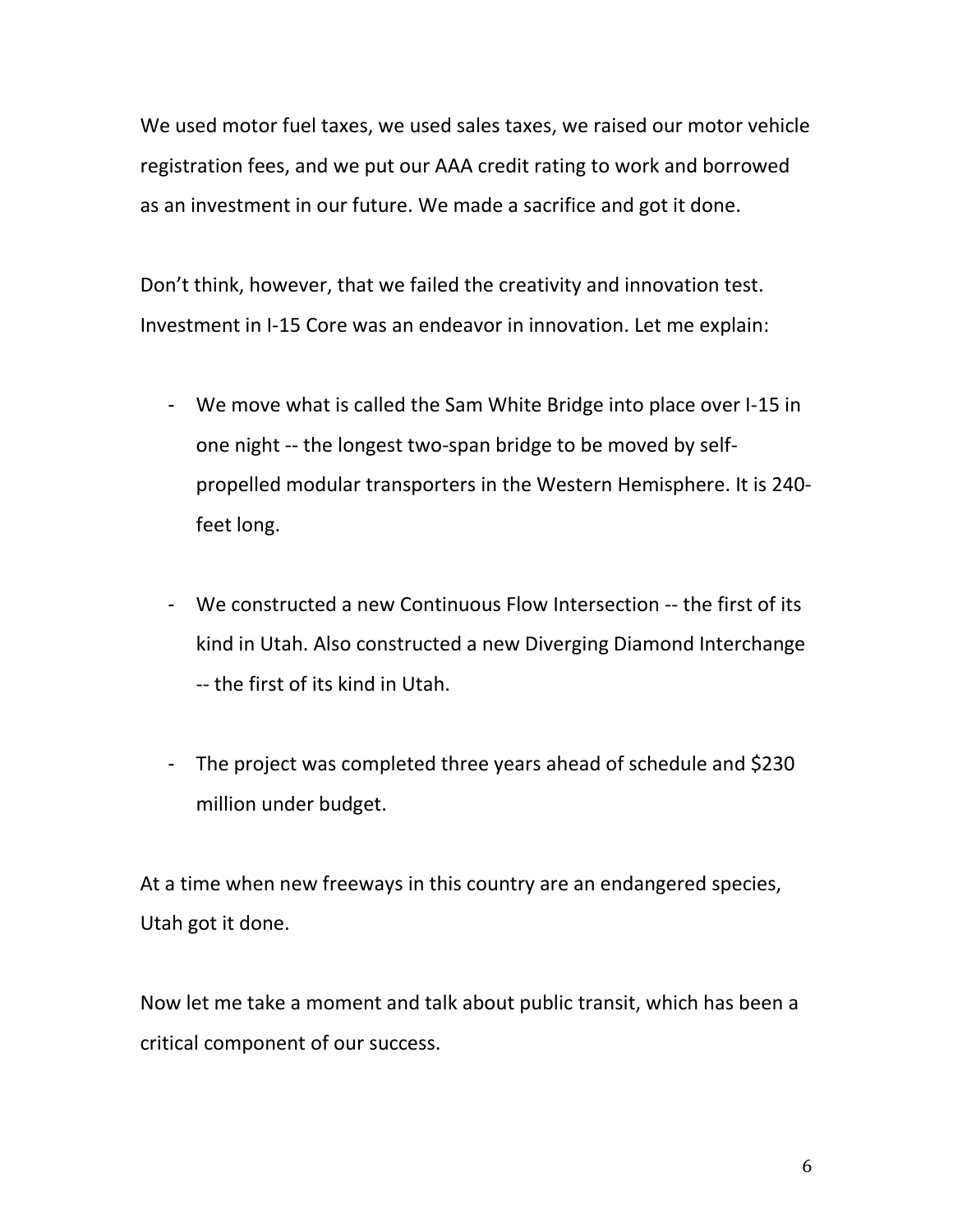I tell people that asking whether you should invest in roads or transit is like asking whether you need a gas pedal or a brake. Get over it…they are both critically important.

We raised our sales tax in 2007, a year of budget surpluses and a booming economy. Why did we raise our taxes at a time of plenty? Well…it's easy. We had a plan, we had a need, and we had a spirited and committed population that saw the future and did it right.

We built 70 miles of rail in seven years because of that sales tax increase. The investment would never have happened without that sacrifice. And shortly after we committed to this project, the Great Recession hit. And I want to tell you that we would have waited another 15 years for the needed federal investment in our transit system.

With the investment we've become a more attractive metro area and it's great for business. Just talk to Goldman Sachs and why they've made Salt Lake City their second largest employment center in North America.

Talk to our venture capital community that has invested more in the past year than six other western states combined.

Talk to eBay and Proctor Gamble and Wells Fargo and Solomon and Edwards Life Sciences and dozens of other companies who have a major